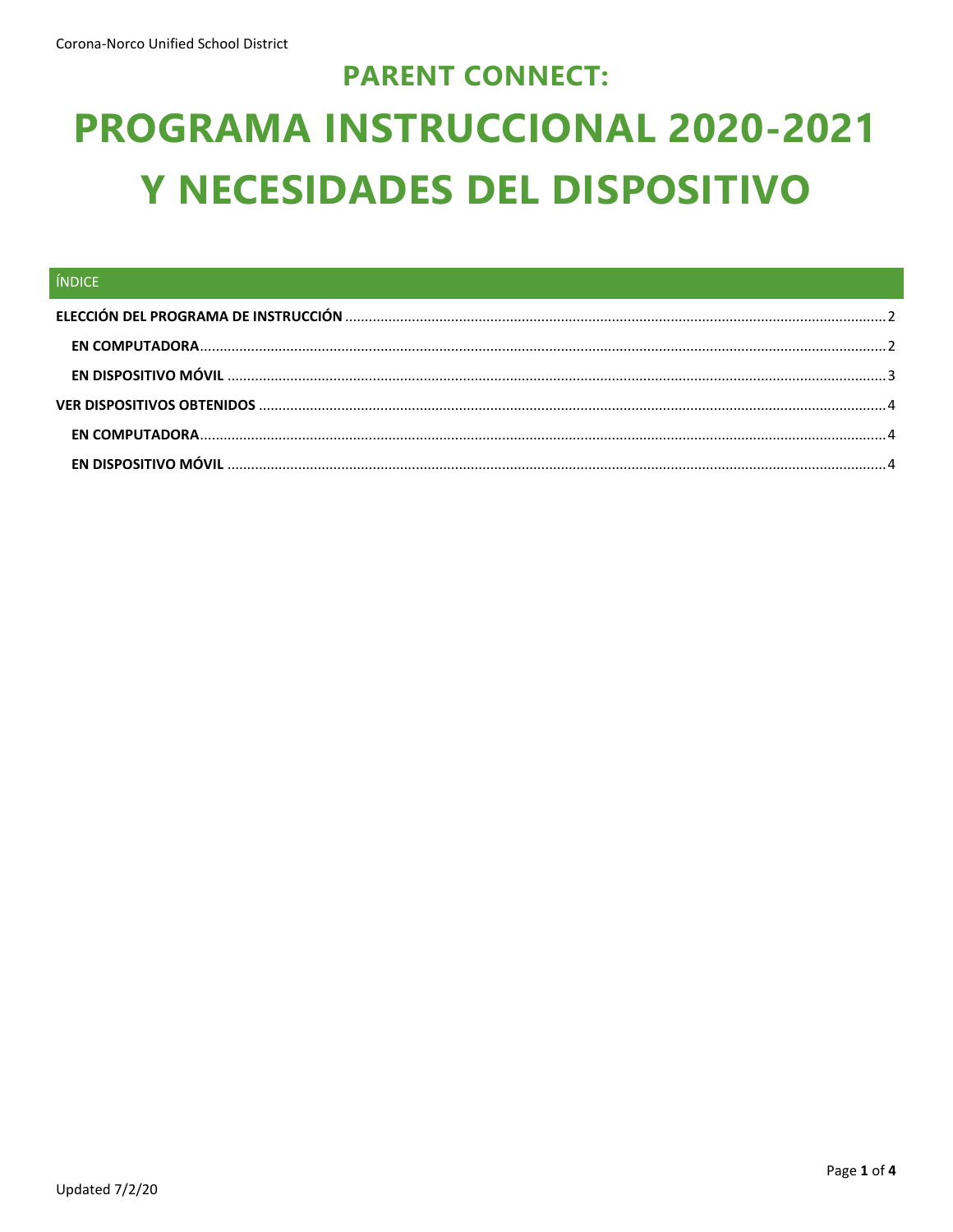## **ELECCIÓN DEL PROGRAMA DE INSTRUCCIÓN**

#### <span id="page-1-1"></span><span id="page-1-0"></span>**EN COMPUTADORA**



**REPITA ESTOS PASOS PARA CUALQUIER OTRO ESTUDIANTE**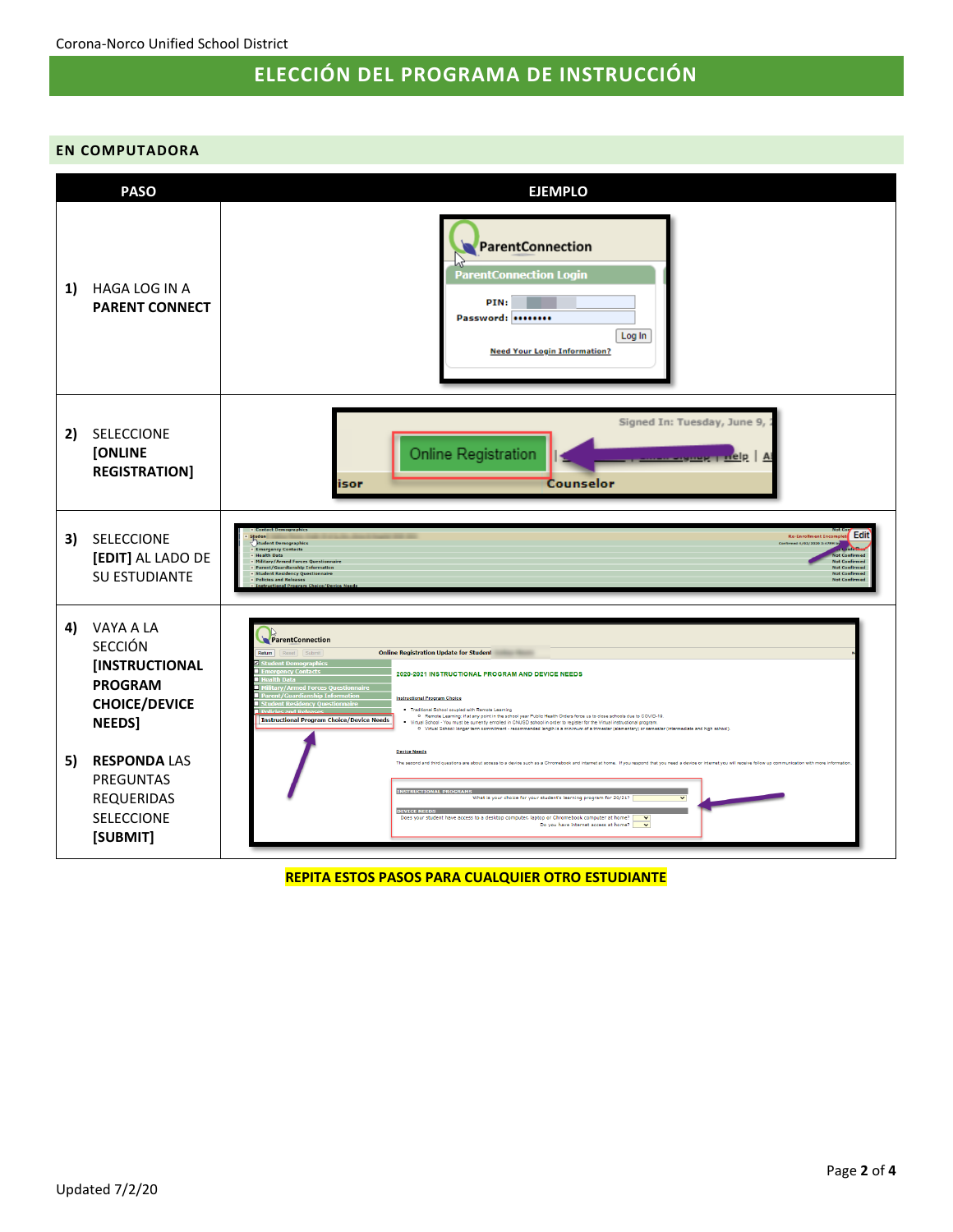## <span id="page-2-0"></span>**EN DISPOSITIVO MÓVIL**

|                | <b>PASO</b>                                                                                                                                            | <b>EJEMPLO</b>                                                                                                                                                                                                                                                                                                                                                                                                                                                                                                                                                                                                                                                                                                                                                                                                                                                                                                                                                                                                                                                                                                                                                                    |
|----------------|--------------------------------------------------------------------------------------------------------------------------------------------------------|-----------------------------------------------------------------------------------------------------------------------------------------------------------------------------------------------------------------------------------------------------------------------------------------------------------------------------------------------------------------------------------------------------------------------------------------------------------------------------------------------------------------------------------------------------------------------------------------------------------------------------------------------------------------------------------------------------------------------------------------------------------------------------------------------------------------------------------------------------------------------------------------------------------------------------------------------------------------------------------------------------------------------------------------------------------------------------------------------------------------------------------------------------------------------------------|
| 1)             | ABRA LA APP PARENT CONNECT EN SU TELEFONO Y<br>SELECCIONE LOG IN                                                                                       | $\equiv$ Corona-Norco USD<br>Log In $\rightarrow$<br>ParentConnection<br><b>Corona-Norco Unified SD</b><br>News FAQ's Links<br><b>NEW: Q PARENT CONNECT DOCUMENT UPLOAD</b><br>Parent/Guardians now have the ability to upload the<br>following documents directly to the site from Parent<br><b>Connect</b>                                                                                                                                                                                                                                                                                                                                                                                                                                                                                                                                                                                                                                                                                                                                                                                                                                                                      |
| 2)             | SELECCIONE EL ICONO DE MENÚ Y ELIJA ONLINE<br><b>REGISTRATION</b>                                                                                      | `≡<br>Corona-Norco USD<br>My Students<br><b>Online Registration</b><br><b>My Account</b><br>School Links<br><b>Email Signup</b><br><b>Select Information</b><br><b>Device Key</b><br><b>Activities</b><br><b>Sign Out</b><br>Attendance<br><b>Behavior</b>                                                                                                                                                                                                                                                                                                                                                                                                                                                                                                                                                                                                                                                                                                                                                                                                                                                                                                                        |
| 3)             | SELECIONE [EDIT] AL LADO DE SU ESTUDIANTE                                                                                                              | Corona-Norco USD<br><b>Online Registration Review</b><br>5 Back<br>Contact: Mrs Amanda Ruiz<br>Edit<br><b>Re-Enrollment Incomplete</b><br>Student:<br>2020-2021 Grade 10<br>Edit<br><b>Centennial High</b><br><b>Re-Enrollment Incomplete</b><br>Student:<br>2020-2021 Grade 07<br>o<br>Edit<br><b>River Heights Int.</b><br><b>Re-Enrollment Complete</b>                                                                                                                                                                                                                                                                                                                                                                                                                                                                                                                                                                                                                                                                                                                                                                                                                        |
| 4)<br>5)<br>6) | DEL MENÚ DESPLEGABLE, SELECCIONE LA SECCIÓN<br>[INSTRUCTIONAL PROGRAM CHOICE/DEVICE NEEDS]<br>RESPONDA LAS PREGUNTAS REQUERIDAS<br>SELECCIONE [SUBMIT] | Corona-Morco USD<br>Instructional Program Choice/Device Nee ©<br><b>Online Registration Review</b><br>2020-2021 INSTRUCTIONAL PROGRAM AND<br><b>DEVICE NEEDS</b><br>tional Cohool coupled with Mamota Learning<br>- Remote Learning: If at any point in the astroni year f<br>- disce someone due to Stringhton, Indiana<br>- disclosed - Yearness for secretary arrested in CNUSC v<br>$\circledcirc$<br>Student Demographics<br>Virtual School: Innger term commitment - recommended length /<br>Pimaster (slamentery) or samaster (misrmalista and high school<br>ß<br>$\bigcirc$<br><b>Emergency Contacts</b><br>$\bigcirc$<br>Health Data<br><b>INSTRUCTIONAL PROGRAM</b><br>What is your choice for your student's learning program for<br>Military/Armed Forces<br>20/21?<br>$\bigcirc$<br>Questionnaire<br>$\circ$<br>Parent/Guardianship<br><b>DEVICE NEEDS</b><br>Information<br>Does your student have access to a desktop computer,<br>laptop or Chromebook computer at home?<br>Student Residency<br>$\circ$<br>Questionnaire<br>Do you have internet access at home?<br>Policies and Releases<br>$\circ$<br>Instructional Program Choice/<br>Device Needs<br>Return |

#### **REPITA ESTOS PASOS PARA CUALQUIER OTRO ESTUDIANTE**